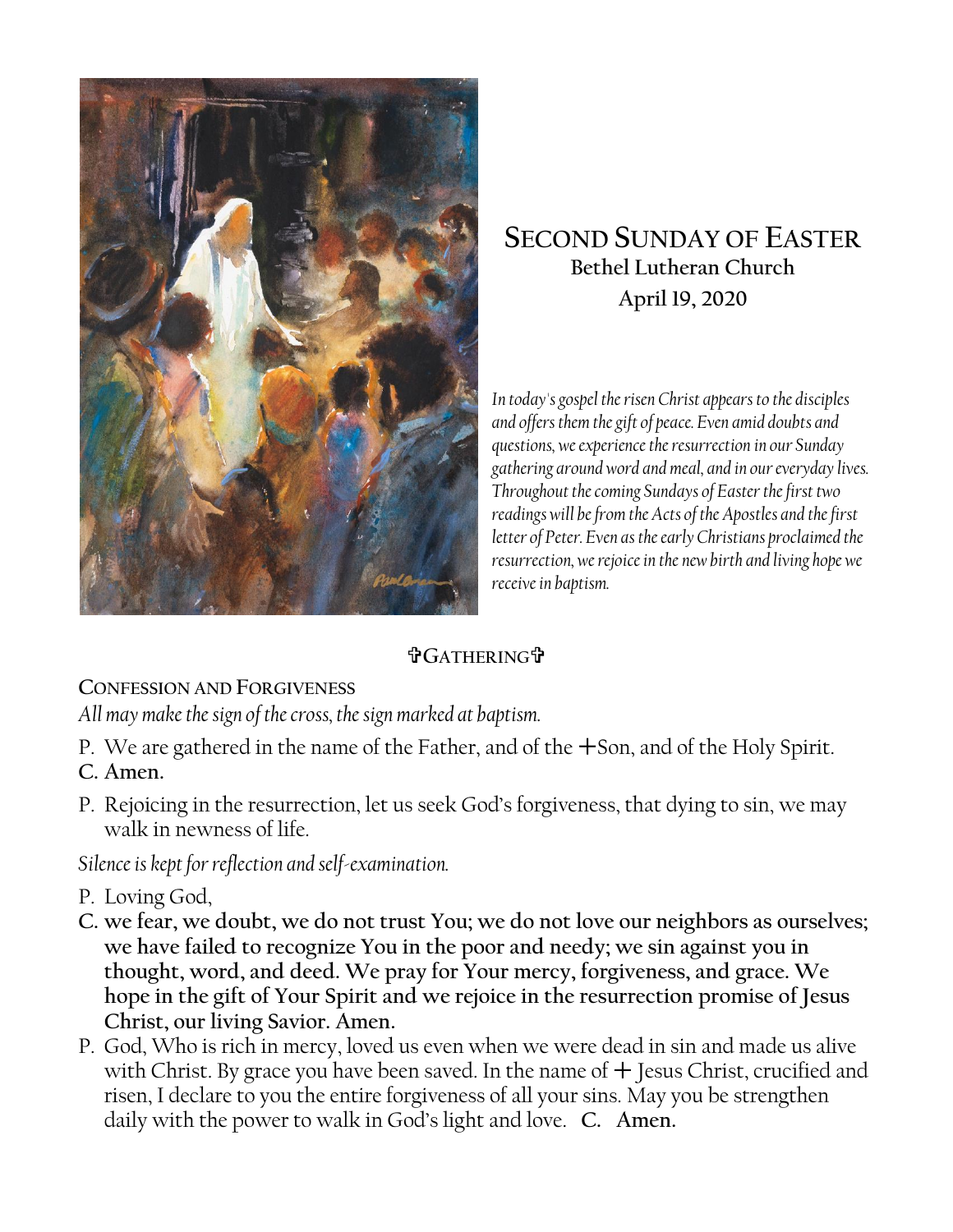**GREETING**

- P. Alleluia! Christ is risen!
- **C. Christ is risen indeed! Alleluia!**
- P. The grace of our risen Savior, the love of God, and the communion of the Holy Spirit be with you all.
- **C. And also with you.**

## **HYMN OF PRAISE** *This is the Feast of Victory for Our God*

P. This is the feast of victory for our God. Alleluia

**C. Worthy is Christ, the Lamb Who was slain, Whose blood set us free to be people of God. Power and riches and wisdom and strength, and honor and blessing and glory are His.**

**This is the feast of victory for our God. Alleluia.**

**Sing with all the people of God and join in the hymn of all creation. Blessing and honor and glory and might be to God and the Lamb forever. Amen.** 

**This is the feast of victory for our God, for the Lamb Who was slain has begun His reign. Alleluia. Alleluia!**

**PRAYER OF THE DAY**

- P. Almighty and eternal God, the strength of those who believe and the hope of those who doubt, may we, who have not seen, have faith in You and receive the fullness of Christ's blessing, Who lives and reigns with You and the Holy Spirit, one God, now and forever.
- C. **Amen**

## **WORD**

## **FIRST READING: Acts 2:14a, 22–32**

*After the Holy Spirit came to the apostles on Pentecost, Peter preaches the gospel to the gathered crowd. He tells them that Jesus, who obediently went to his death according to God's plan, was raised from the dead by God. Finally, he appeals to scripture, quoting Psalm 16:8-11, to show that Jesus is the Messiah: though crucified, the risen Jesus is now enthroned.*

Peter, standing with the eleven, raised his voice and addressed the people: <sup>22</sup> "You that are Israelites, listen to what I have to say: Jesus of Nazareth, a man attested to you by God with deeds of power, wonders, and signs that God did through him among you, as you yourselves know—<sup>23</sup>this man, handed over to you according to the definite plan and foreknowledge of God, you crucified and killed by the hands of those outside the law.<sup>24</sup> But God raised Him up, having freed Him from death, because it was impossible for Him to be held in its power.  $^{25}$  For David says concerning him,

'I saw the Lord always before me,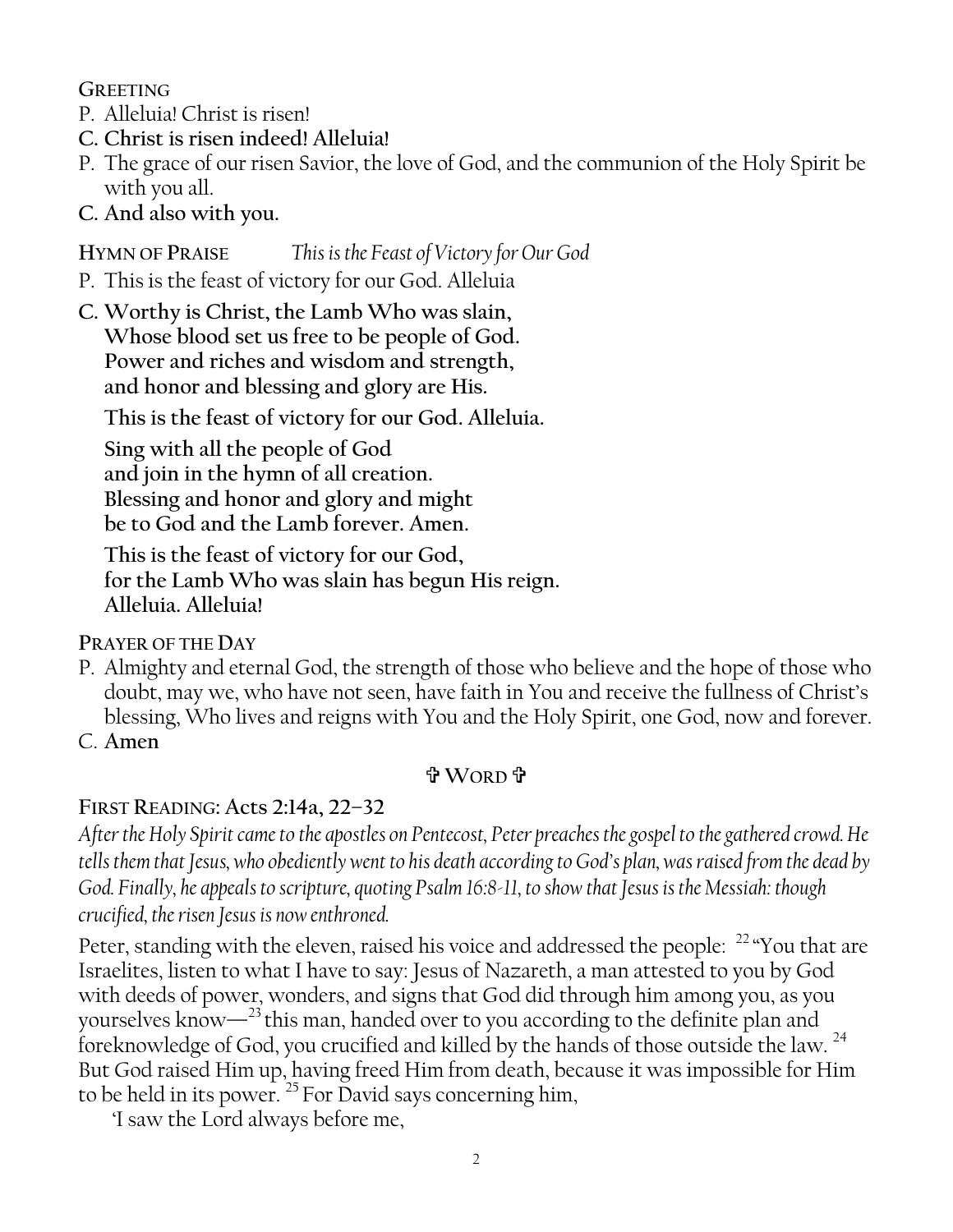for He is at my right hand so that I will not be shaken;

- <sup>26</sup> therefore my heart was glad, and my tongue rejoiced; moreover my flesh will live in hope.
- <sup>27</sup> For You will not abandon my soul to Hades, or let Your Holy One experience corruption.

<sup>28</sup> You have made known to me the ways of life;

You will make me full of gladness with your presence.'

<sup>29</sup> "Fellow Israelites, I may say to you confidently of our ancestor David that he both died and was buried, and his tomb is with us to this day. <sup>30</sup> Since he was a prophet, he knew that God had sworn with an oath to him that He would put one of his descendants on his throne. <sup>31</sup> Foreseeing this, David spoke of the resurrection of the Messiah, saying,

'He was not abandoned to Hades,

nor did His flesh experience corruption.'

 $32$  This Jesus God raised up, and of that all of us are witnesses."

The Word of the Lord. **Thanks be to God.**

## **Psalm 16**

*In Your presence there is fullness of joy.*

Protect me, O God, for I take refuge in you;

I have said to the LORD, "You are my Lord, my good above all other."

**<sup>2</sup>All my delight is upon the godly that are in the land,**

**upon those who are noble among the people.**

<sup>3</sup>But those who run after other gods shall have their troubles multiplied.

> **<sup>4</sup>Their libations of blood I will not offer, nor take the names of their gods up on my lips.**

<sup>5</sup>O LORD, You are my portion and my cup; it is You who up hold my lot.

#### **<sup>6</sup>My boundaries enclose a pleasant land; indeed, I have a goodly heritage.**

<sup>7</sup>I will bless the LORD Who gives me counsel; my heart teaches me night after night.

**8 I have set the LORD always before me;**

**because He is at my right hand, I shall not fall.** 

<sup>9</sup>My heart, therefore, is glad, and my spirit rejoices; my body also shall rest in hope.

#### **<sup>10</sup>For You will not abandon me to the grave, nor let Your holy one see the pit.**

 $11$ You will show me the path of life; in Your presence there is fullness of joy, and in Your right hand are pleasures for evermore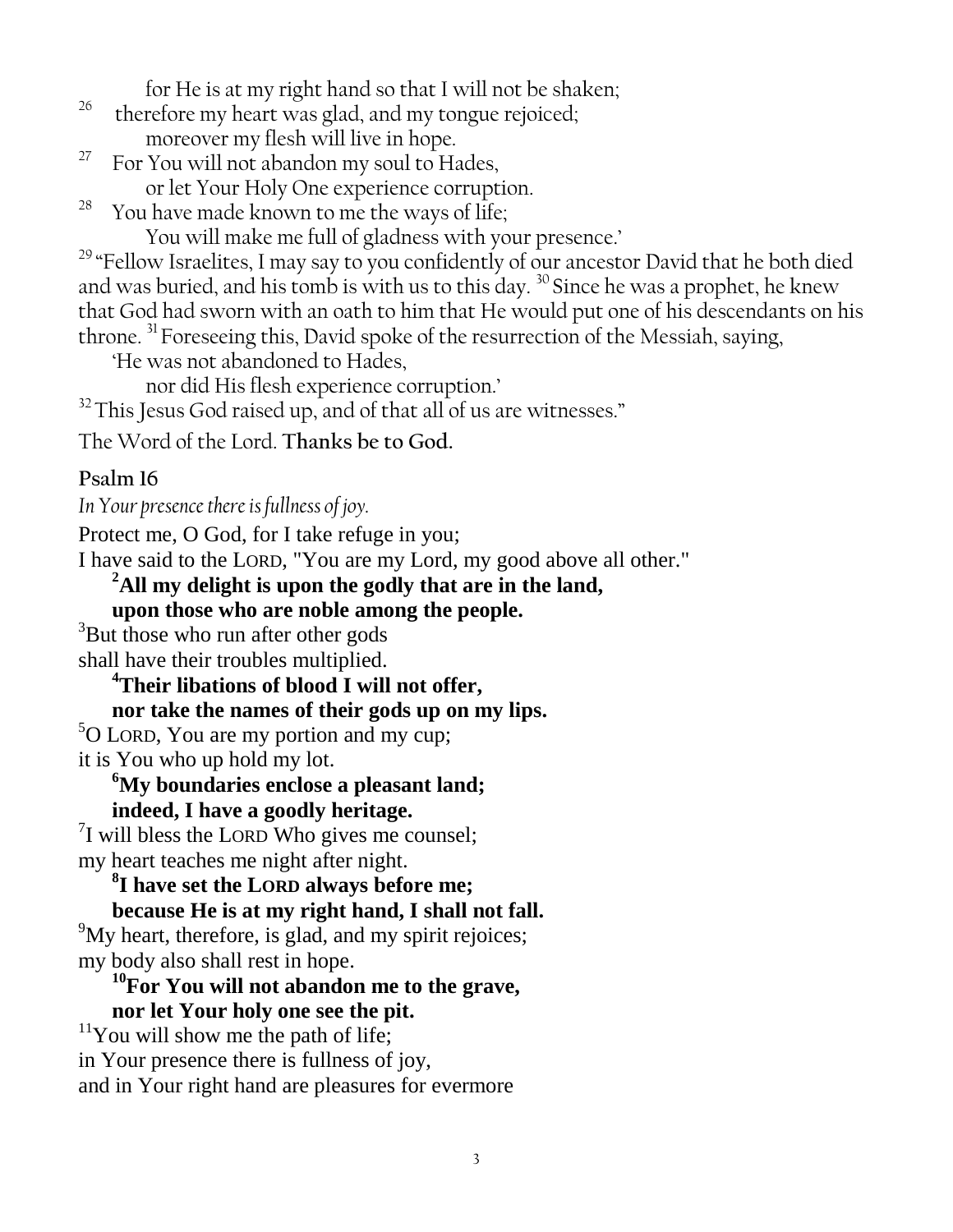## **SECOND READING: 1 Peter 1:3–9**

*This epistle was written to encourage Christians experiencing hardships and suffering because of their faith in Christ. The letter opens by blessing God for the living hope we have through Christ's resurrection even in the midst of difficult circumstances and surroundings.*

 $^3$ Blessed be the God and Father of our Lord Jesus Christ! By His great mercy He has given us a new birth into a living hope through the resurrection of Jesus Christ from the dead, 4 and into an inheritance that is imperishable, undefiled, and unfading, kept in heaven for you, <sup>5</sup>who are being protected by the power of God through faith for a salvation ready to be revealed in the last time.

 $^6$ In this you rejoice, even if now for a little while you have had to suffer various trials,  $^7$ so that the genuineness of your faith — being more precious than gold that, though perishable, is tested by fire — may be found to result in praise and glory and honor when Jesus Christ is revealed. <sup>8</sup>Although you have not seen Him, you love Him; and even though you do not see Him now, you believe in Him and rejoice with an indescribable and glorious joy,  $^{9}$ for you are receiving the outcome of your faith, the salvation of your souls. The Word of the Lord. **Thanks be to God.**

**GOSPEL ACCLAMATION**

Hallelujah! Jesus lives! He is now the Living One; From the gloomy halls of death Christ, the Conqueror, has gone, Bright forerunner to the skies of His people, yet to rise.

## **HOLY GOSPEL: John 20:19–31**

*The risen Jesus appears to his disciples, offering them a benediction, a commission, and the gift of the Holy Spirit. But one of their number is missing, and his unbelief prompts another visit from the Lord.*

## **C.** *(spoken)* **Glory to you, O Lord.**

When it was evening on that day, the first day of the week, and the doors of the house where the disciples had met were locked for fear of the Jews, Jesus came and stood among them and said, "Peace be with you." <sup>20</sup> After He said this, He showed them His hands and His side. Then the disciples rejoiced when they saw the Lord.  $^{21}$  Jesus said to them again, "Peace be with you. As the Father has sent Me, so I send you."  $^{22}$  When He had said this, He breathed on them and said to them, "Receive the Holy Spirit.<sup>23</sup> If you forgive the sins of any, they are forgiven them; if you retain the sins of any, they are retained."  $^{24}$  But Thomas (who was called the Twin), one of the twelve, was not with them when Jesus came. <sup>25</sup> So the other disciples told him, "We have seen the Lord." But he said to them, "Unless I see the mark of the nails in His hands, and put my finger in the mark of the nails and my hand in His side, I will not believe."

<sup>26</sup> A week later His disciples were again in the house, and Thomas was with them. Although the doors were shut, Jesus came and stood among them and said, "Peace be with you." <sup>27</sup>Then He said to Thomas, "Put your finger here and see My hands. Reach out your hand and put it in My side. Do not doubt but believe." <sup>28</sup>Thomas answered Him, "My Lord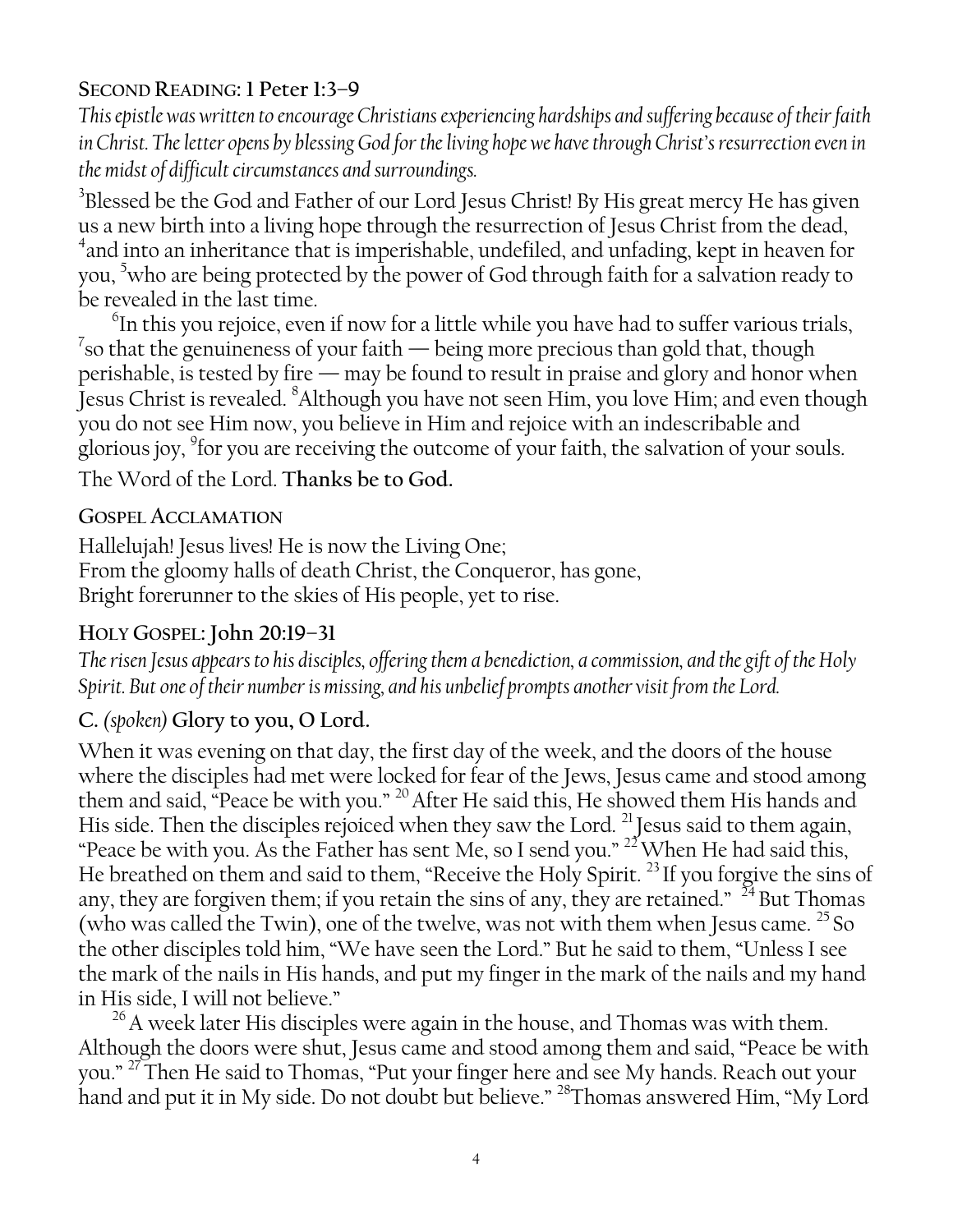and my God!" <sup>29</sup> Jesus said to him, "Have you believed because you have seen Me? Blessed are those who have not seen and yet have come to believe."

 $30$  Now Jesus did many other signs in the presence of His disciples, which are not written in this book.<sup>31</sup>But these are written so that you may come to believe that Jesus is the Messiah, the Son of God, and that through believing you may have life in His name.

P. The Gospel of the Lord.

#### **GOSPEL RESPONSE**

Hallelujah! Jesus lives! Praise Him, ransomed of the earth. Praise Him in a nobler song, Cherubim of heav'nly birth. Praise the victor King, Whose sway sin and death and hell obey.

#### **SERMON**



Led them, with un moistened foot, Through the Red Sea waters.

- 2. Neither could the gates of death, nor the tomb's dark portal, nor the watchers, nor the seal, hold You as a mortal: but today, among Your own, You appear, bestowing Your deep peace, which evermore passes human knowing.
- 3. Alleluia! Now we cry to our Lord immortal, Who triumphant burst the bars of the tomb's dark portal; Alleluia! With the Son God the Father praising; Alleluia! Yet again to the Spirit raising.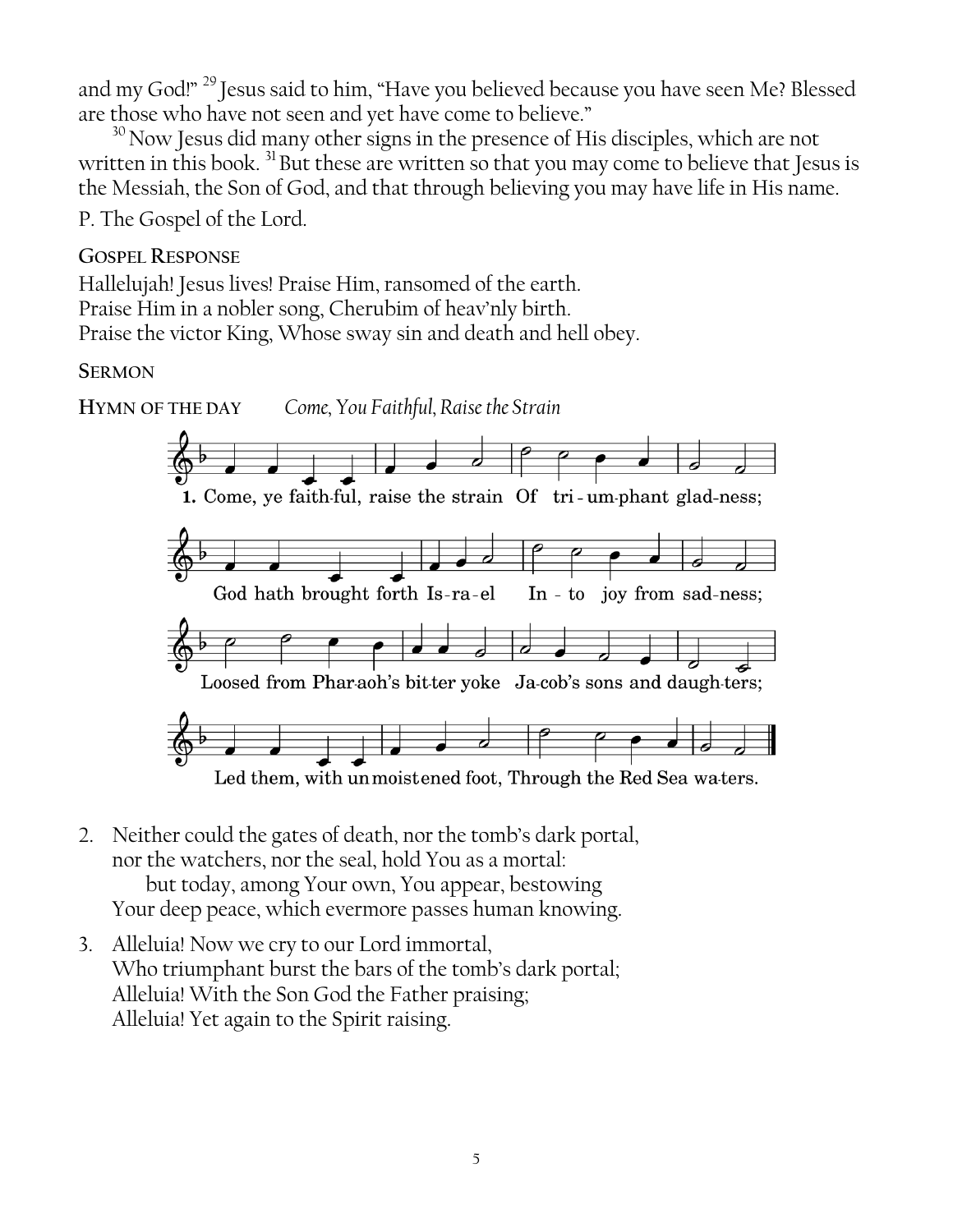## **THE APOSTLES' CREED**

I believe in God, the Father almighty, creator of heaven and earth. I believe in Jesus Christ, His only Son, our Lord. He was conceived by the power of the Holy Spirit and born of the virgin Mary. He suffered under Pontius Pilate, was crucified, died, and was buried. He descended into hell. On the third day He rose again. He ascended into heaven, and is seated at the right hand of the Father. He will come again to judge the living and the dead. I believe in the Holy Spirit, the holy catholic Church, the communion of saints, the forgiveness of sins, the resurrection of the body, and the life everlasting. Amen

## **PRAYER**

#### **OFFERING**

*If you have not signed up for electronic giving, you can mail your offering in to Bethel (P.O. Box 126, Porter, 56280), you may drop it in the offering box at the church, or you may make your offering online at our website [\(www.bethelofporter.com\)](http://www.bethelofporter.com/).* 

#### **OFFERTORY** *He Is Arisen, Glorious Word*

He is arisen! Glorious Word! Now reconciled is God, my Lord; the gates of heav'n are open. My Jesus rose triumphantly, and Satan's arrows broken lie, destroyed hell's fiercest weapon. Oh, hear, what cheer! Christ victorious, rising glorious, life is giving. He was dead, but now is living!

#### **OFFERTORY PRAYER**

P. Blessed are You, O God, ruler of heaven and earth.

**C.Day by day You shower us with blessings. As You raised us to new life in Christ, give us glad and generous hearts, ready to praise You and to respond to those in need through Jesus Christ our Lord. Amen.**

## **PRAYERS OF THE PEOPLE**

Praying together in our homes, gathered together by the Holy Spirit and uplifted by the promised hope of healing and resurrection, we join the people of God in all times and places in praying for the church, the world and all who are in need. *A brief silence.*

Almighty God, Your Holy Spirit draws us together in one baptism and one faith to serve one Lord. Enter into our countless separate houses with Your gift of peace. As Christians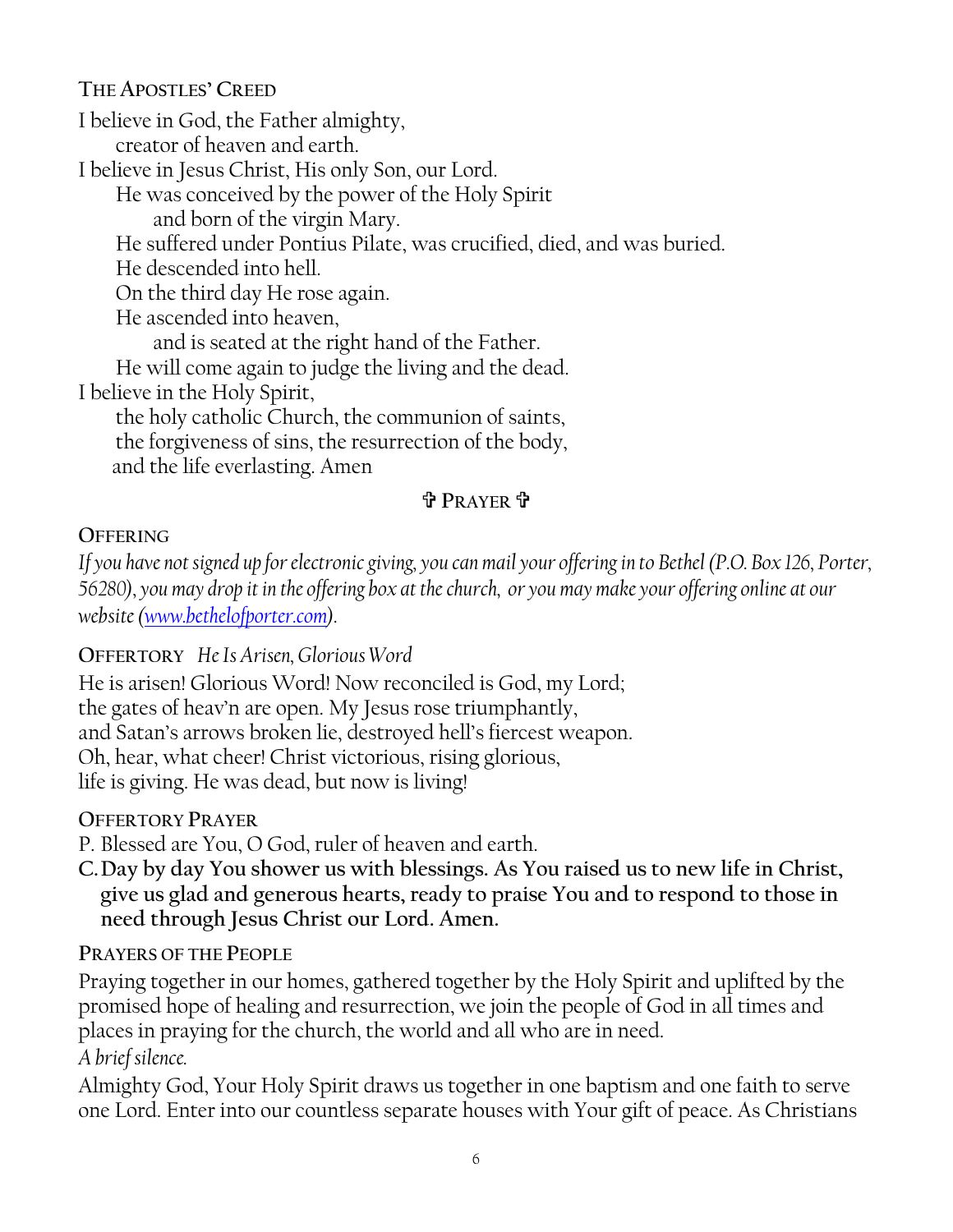around the globe are united in their suffering through the coronavirus, so unite us also in the hope of life in the Risen Christ. Lord, in Your mercy, **hear our prayer.**

Creating God, we pray for the earth that You have given into our care. As human society is quieted by sickness, give Your plants and animals, lands and seas, a time to renew and replenish themselves. Nurture the fields that will supply our food. Lord, in Your mercy. **hear our prayer.**

We pray for the nations, O God. Give peace to our troubled world. Bless the efforts of the United Nations and the World Health Organization. Strengthen democracies. Bring an end to violence between nations, across borders, within countries, and inside homes. Uphold the governors of our land, especially Gov. Walz. Bless our country with integrity in government, attention to the needy, persistence in facing the pandemic, and wisdom in proceeding into an unknown future. Lord, in Your mercy,

## **hear our prayer.**

We pray for all in any need, O God. Comfort the bereaved. Accompany the sick, especially the multitude who have contracted the coronavirus, and those we remember in our hearts, especially Bea, Merv, Emily, Dick, Angie, Shirley, and Lynette. Visit the homes of all who are isolated, and hold the lonely and fearful in your arms. Grant your peace to the millions of unemployed; give them food for today and hope for tomorrow. Help us find a home for refugees. Support medical care workers in their endless tasks of attending to the pandemic patients. Provide needed medical supplies for hospitals. Lord, in Your mercy, **hear our prayer.**

Gracious God, we pray for children and youth. Shelter them from all sickness. Keep homebound children safe from hunger and abuse. Nurture teenagers with a vision of life beyond this pandemic. Give them assurance as they are separated physically from friends and mentors. Give to all children and youth forbearance beyond their years and renew our spirits with the living hope of Christ's resurrection. Lord, in Your mercy, **hear our prayer.**

Comforting God, You raised Your Son so we might have eternal life. We praise You for the witness of the faithful who have died *(especially those who have died recently of coronavirus).* Sustained by the promise of healing and resurrection, free us from the fear of death, and bring us at our end with all the saints into the joy of Your presence. Lord, in Your mercy, **hear our prayer.**

With confidence in Your love, Almighty God, we place all for whom we pray into Your eternal care. With heaven and earth and all creation, we rejoice in the name of the One Who conquered death to give us eternal life and joy, Jesus Christ our Lord. **Amen**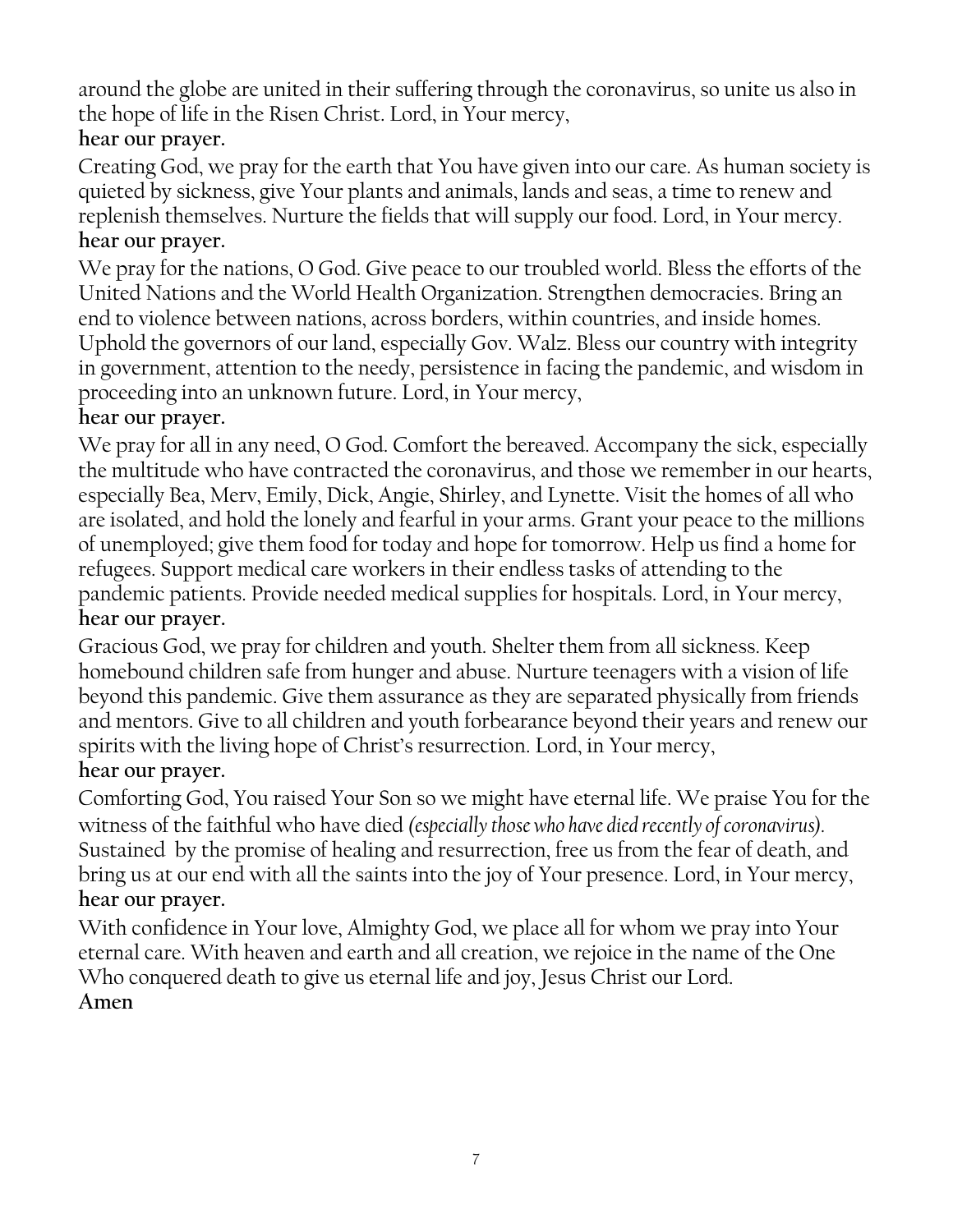## **SENDING**

**BLESSING**

P. The God of all grace, Who has called you to eternal glory in Christ, restore, support, and strengthen you. Almighty God, Father,  $+$  Son, and Holy Spirit, bless you now and forever.

#### **C. Amen** .

Thine is the Glory CLOSING HYMN